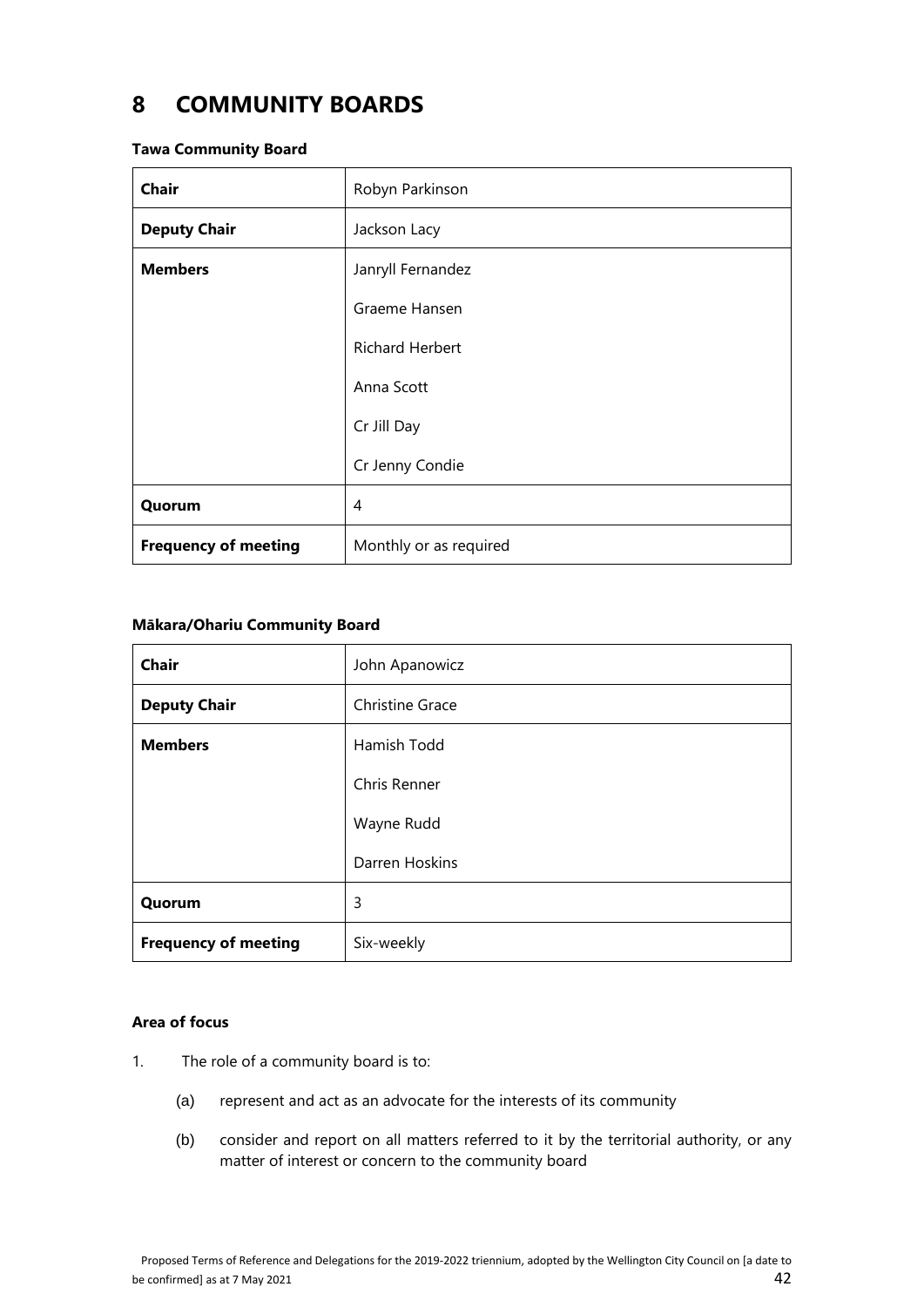- (c) maintain an overview of services provided by the territorial authority within the community
- (d) prepare an annual submission to the territorial authority for expenditure within the community
- (e) communicate with community organisations and special interest groups within the community and undertake any other responsibilities that are delegated to it by the territorial authority.

## **Delegations**

- 2. The community boards shall:
	- (a) facilitate the Council's consultation with local residents and community groups on local issues and local aspects of citywide issues including input into the Long-term Plan, Annual Plan, and policies that impact on the board's area
	- (b) engage with council officers on local issues and levels of service, including infrastructural, recreational, community services and parks and gardens matters.
- 3. Council will consult with the board on issues that impact on the board's area and allow sufficient time for the board's comments to be considered before a decision is made.
- 4. The community board has responsibility for and authority to:
	- (a) make submissions (as a community board) to any organisation (including submissions on resource consents notified by the Greater Wellington Regional Council and Wellington City Council) relating to matters of interest to the board in respect of the board's area (a copy of any such submission is to be given to the Council's chief executive)
	- (b) represent the interests of the community at Council, committee or subcommittee meetings when a motion under debate relates to a matter that the board considers of particular interest to the residents within its community
	- (c) determine expenditure of funds allocated by Council to the board for specific purposes
	- (d) consider matters referred to it by officers, the Council, its committees or subcommittees, including reports relating to the provision of council services within the board's area, and make submissions or recommendations in response to those matters as appropriate. This will include:
		- (i) monitoring and keeping the Council informed of community aspirations and the level of satisfaction with services provided
		- (ii) providing input to the Council's Long-term and Annual Plans
		- (iii) providing input to proposed District Plan changes that impact on the board's area
		- (iv) providing input to strategies, policies and plans
		- (v) providing input to bylaw changes that impact on the board's area.
	- (e) provide input (whether from the full board, a subcommittee of the board, or a nominated board member/s) to officers on the following matters: